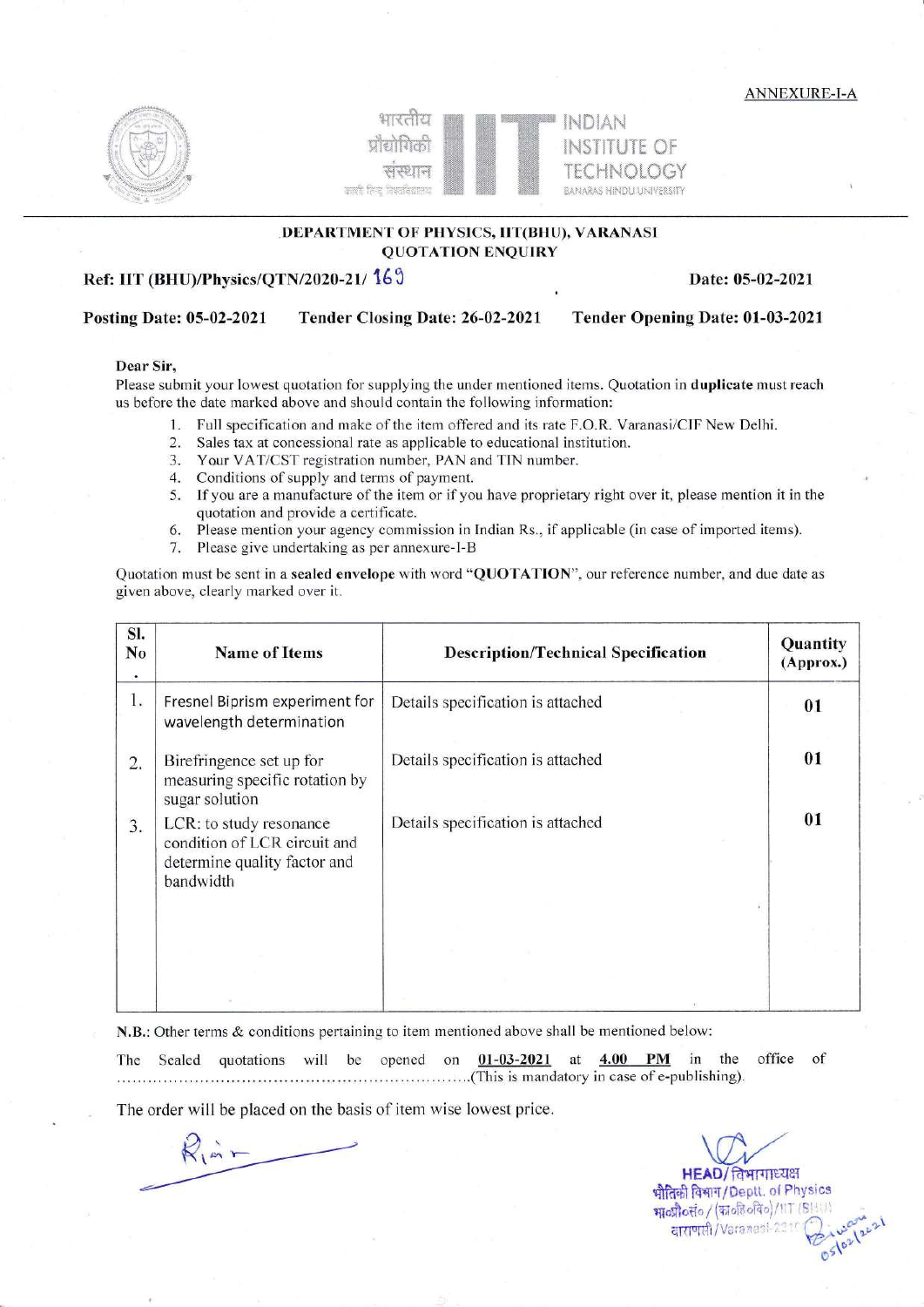# **Specification:**

| S.N | Experiment        | Specifications                                               |  |  |  |  |
|-----|-------------------|--------------------------------------------------------------|--|--|--|--|
| 1.  | Fresnel Biprism   | Compact and rail based system                                |  |  |  |  |
|     | experiment for    | Light source such as Sodium lamp or Laser                    |  |  |  |  |
|     | wavelength        | Precision lead screw driven slit                             |  |  |  |  |
|     | determination     | Eyepiece with micrometer drive                               |  |  |  |  |
|     |                   | Precision rotatory stage and holder for Biprism mount        |  |  |  |  |
|     |                   | Two different pieces of Biprism                              |  |  |  |  |
|     |                   | Achromatic Lens - two numbers                                |  |  |  |  |
| 1.  | Birefringence set | Polarimeter with tube and specimen holder for sugar solution |  |  |  |  |
|     | up (Polarimeter)  | Optical rotation in degree                                   |  |  |  |  |
|     | for measuring     | Measurement range= $0-180$ <sup>0</sup>                      |  |  |  |  |
|     | specific rotation | Scale division = $1-10^0$                                    |  |  |  |  |
|     | by sugar solution | Reading accuracy = $0.01^{\circ}$ or better                  |  |  |  |  |
|     |                   | Apparatus light source and power connector supply            |  |  |  |  |
| 2.  | LCR: to study     | Capacitor in AC circuit coil to AC circuit RLC               |  |  |  |  |
|     | resonance         | Screened Cable light range 750-800 mm                        |  |  |  |  |
|     | condition of LCR  | Connecting Cord 100-200 mm                                   |  |  |  |  |
|     | circuit and       | With set of Variable Resistances                             |  |  |  |  |
|     | determine quality | With set of Variable Capacitors                              |  |  |  |  |
|     | factor and        |                                                              |  |  |  |  |
|     | bandwidth         |                                                              |  |  |  |  |

 $R = 7$ 

Head of the Department<br>
HEAD/ विभाग/Beptt. of Physics<br>
भौतिकी विभाग/Deptt. of Physics<br>
भारती (कार्जरेड 221085<br>
वाराणसी/Varanasi-221085 Ostazlzo 21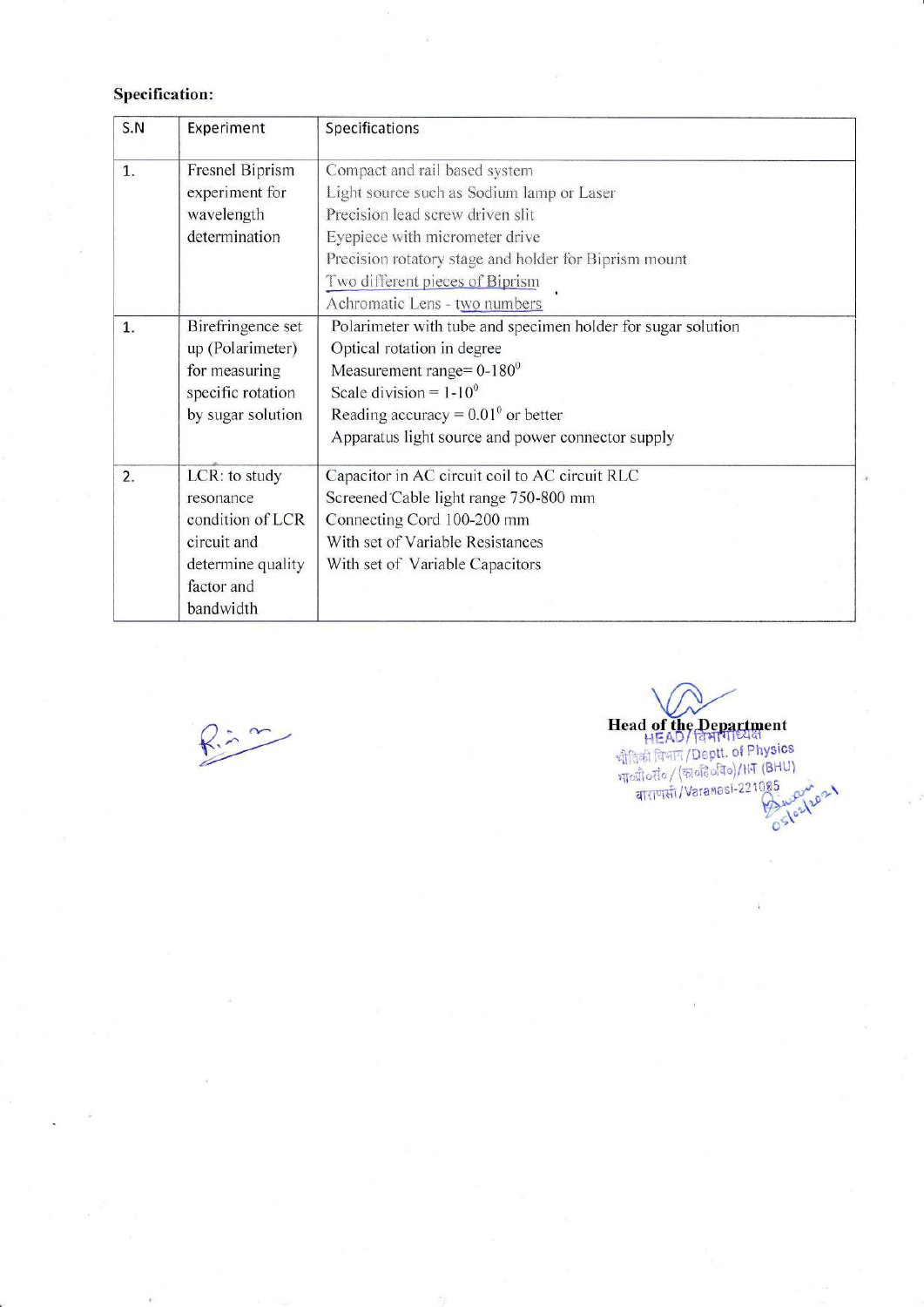#### INDIAN INSTITUTE OF TECHNOLOGY (BHU) VARANASI

### TO BE RETURNED

Following proforma should be filled in and duly signed by the firm and sent alongwith the quotation. (Please refer to the detailed instructions/notes before filling this proforma).

| 1.<br>2.<br>з. | Validity of the offer<br><b>Approximate Delivery Period</b><br>(a) Whether rates have been quoted F.O.R. site and |                |                                      |  |  |
|----------------|-------------------------------------------------------------------------------------------------------------------|----------------|--------------------------------------|--|--|
|                | covers packing forwarding and insurance charges.                                                                  |                | YES / NO                             |  |  |
|                | (b) If not, please mention the same                                                                               |                |                                      |  |  |
| 4.             | (a) Whether the prices are inclusive of Sales Tax and<br>other taxes.                                             |                | YES / NO                             |  |  |
|                | (b) If not, kindly specify the amount / rate                                                                      |                |                                      |  |  |
| 5.             | If the Sales Tax is charged extra, declaration for<br>charging Sales Tax correctly attached.                      | ÷              | YES / NO                             |  |  |
| 6.             | (a) Whether supply will be made directly or through<br>any Local / Regional / Authorized Dealer / Stockist        |                | :Directly/Stockist/Authorized Dealer |  |  |
|                | (b) If through a Stockist / Dealer: -                                                                             |                |                                      |  |  |
|                | (i) Name and full address of the Party                                                                            |                |                                      |  |  |
|                | (ii) Whether the order to be placed with the                                                                      | ÷              | Principal / Stockist / Dealer        |  |  |
|                | (iii) Who will raise the bill                                                                                     | $\ddot{\cdot}$ | Principal / Stockist / Dealer        |  |  |
|                |                                                                                                                   |                | Principal / Stockist / Dealer        |  |  |
|                | (iv) Cheques will be drawn in favour of                                                                           | $\ddot{\cdot}$ |                                      |  |  |
|                | (v) Whether any Delivery, Packing and Forwarding                                                                  |                | YES / NO                             |  |  |
|                | Charges will be payable to local Stockist/Dealer: (Please specify the amount/percentage etc, if any)              |                |                                      |  |  |
|                |                                                                                                                   |                |                                      |  |  |

7. Our terms of payment (Please indicate your preference by a  $(\checkmark)$  mark). Please note that no other payment terms are likely to be accepted

 $: ... ... ... ... ... ... ... ... ... ... ... ...$ 

(a) For Local Firms or if the bills are raised by the Local Dealers.

(i) 100% Payment on bill basis

OR

(ii) 100% payment against Proforma Invoice after receipt of materials in good condition, installation and satisfactory report. (Only under exceptional cases)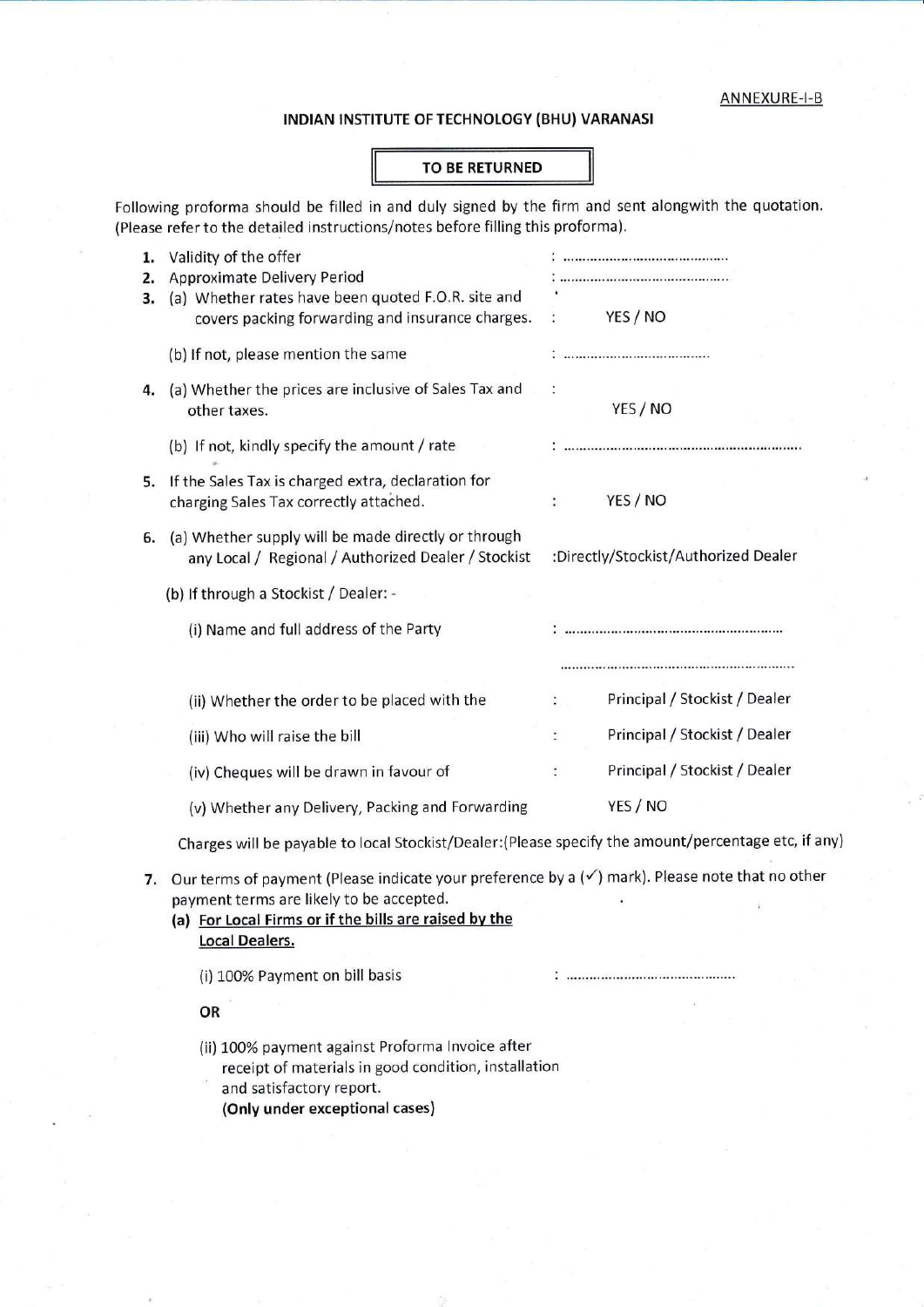|    |    | (b) If the bills are raised by outstation Firms                                                                                                                                                                         |                      |                                      |
|----|----|-------------------------------------------------------------------------------------------------------------------------------------------------------------------------------------------------------------------------|----------------------|--------------------------------------|
|    |    | (i) 100% Payment on bill basis                                                                                                                                                                                          |                      |                                      |
| OR |    | (ii) 100% payment against Proforma Invoice after<br>receipt of materials in good condition, installation                                                                                                                |                      |                                      |
|    |    | and satisfactory report                                                                                                                                                                                                 |                      |                                      |
| OR |    | (iii) D.G.S. & D. Terms of Payment for D.G.S. & D<br><b>Rate Contract items</b>                                                                                                                                         |                      |                                      |
| OR |    |                                                                                                                                                                                                                         |                      |                                      |
|    |    | (iv) 75% against Proforma Invoice (at site) or<br>documents through Bank and 25% after receipt<br>of materials in good condition, installation and<br>satisfactory report.                                              |                      |                                      |
| OR |    |                                                                                                                                                                                                                         |                      |                                      |
|    |    | (v) 90% payment against Proforma Invoice (at site)<br>or documents through bank and 10% after receipt<br>of materials in good condition, installation and<br>satisfactory report (Only under special<br>Circumstances). |                      |                                      |
|    | 1. | Whether any Excise Duty is payable on the items.<br>If yes, indicate the amount / percentage.                                                                                                                           |                      | YES / NO<br><u>: ……………………………………%</u> |
|    | 2. | Whether any installation charges are payable extra.<br>If yes, amount to be specified.                                                                                                                                  |                      | YES / NO                             |
|    | 3. | Whether any discount for educational institution<br>offered on the printed price list of the manufacturer.                                                                                                              | $\ddot{\phantom{a}}$ | YES / NO                             |
|    |    | Please mention the amount / percentage.                                                                                                                                                                                 |                      |                                      |
|    |    | 4. Whether the product is on DGS &D/D.I. Rate contract.<br>If yes, please enclose a photocopy of the same.                                                                                                              | $\ddot{\phantom{a}}$ | YES / NO                             |
|    |    | 5. Whether the product bears I.S.I. Mark.<br>If yes, please mention the I.S.I. License no.                                                                                                                              |                      | YES / NO                             |
|    |    | 6. (a) Whether the firm is Sales Tax payer.<br>If yes, please mention the Sales Tax Numbers.                                                                                                                            |                      | YES / NO                             |
|    |    | (b) Whether the Local Dealer(s) is / are Sales Tax<br>payer(s)                                                                                                                                                          |                      | YES/NO                               |
|    |    | 7. Whether printed / authenticated price list of the Firm's<br>Products and Catalogue etc. enclosed.                                                                                                                    |                      | YES / NO                             |

Signature of the Authorised Official with Seal